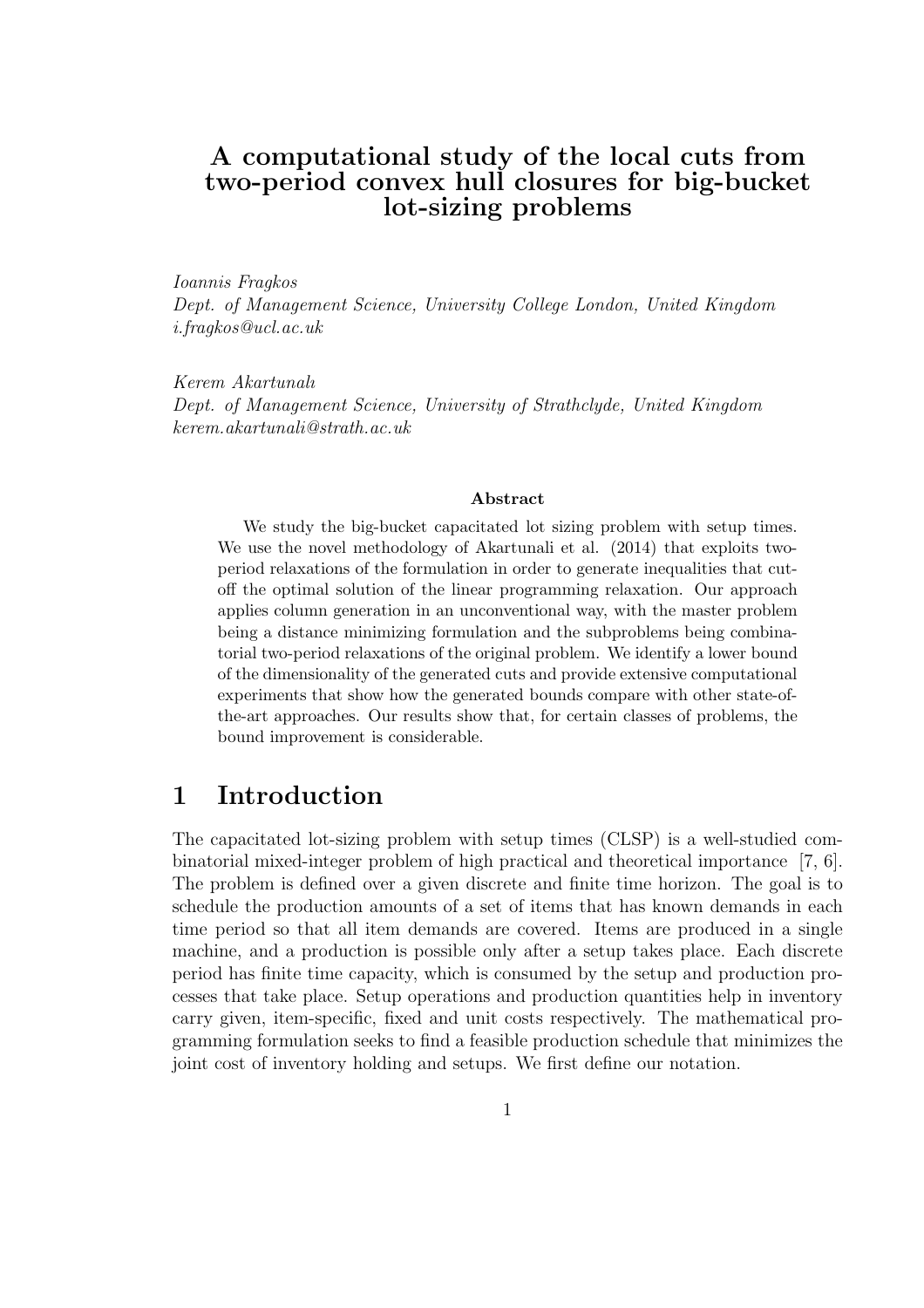*Indices and Sets:*

Number of periods

NI Number of items

 $x_t^i \leq M_t^i y_t^i$ 

*Variables:*

 $x_t^i$  Production quantity of item i in period t

 $y^i_t$ Setup of item i in period  $t$  (1 if production occurs, 0 otherwise)

 $s^i_t$ Inventory held of item  $i$  at the end of period  $t$ 

*Parameters:*

 $f_t^i$ Fixed cost per setup of item  $i$  in period  $t$ 

 $h_t^i$ Holding cost per unit of item i from period t to period  $t + 1$ 

 $d_t^i$ Demand for item  $i$  in period  $t$ 

 $d_t^i$  $t_{t,t'}$  Total demand from period t to t', i.e.,  $d_{t,t'}^i = \sum_{\overline{t}_t}^{t'}$  $t_{\overline{t}=t}^t$   $d_{\overline{t}}^i$  $t, t'$  Total definance from period  $t$  to  $t$ , i.e.,  $u_{t,t'} - \sum_{t=t} u_t$ ,  $ST^i$  Per-unit processing/setup time for item i

 $a^i$ 

Then, the CLSP formulation can be written as follows:

$$
\min \sum_{t=1}^{NT} \sum_{i=1}^{NI} f_t^i y_t^i + \sum_{t=1}^{NT} \sum_{i=1}^{NI} h_t^i s_t^i
$$
\n
$$
\text{s.t. } x_t^i + s_{t-1}^i - s_t^i = d_t^i \qquad t \in [1, \dots, NT], i \in [1, \dots, NI] \tag{2}
$$

$$
x_t^i + s_{t-1}^i - s_t^i = d_t^i \qquad t \in [1, ..., NT], i \in [1, ..., NI]
$$
 (2)

$$
\sum_{i=1} (a^i x_t^i + ST^i y_t^i) \le C_t \qquad \qquad t \in [1, \dots, NT]
$$
\n(3)

$$
t \in [1, NT], i \in [1, \dots, NI]
$$
 (4)

$$
y \in \{0, 1\}^{NTxNI}, x \ge 0, s \ge 0
$$
\n<sup>(5)</sup>

## 2 Two-period closures and valid inequalities

We introduced in [1] a polytope that can be used to describe subspace relaxation of the CLSP. The structure of the two-period polytope defined over periods  $(t, t + 1)$ and parametrized by period  $k \geq t+1$ , hereby referred to as  $X_{t,k}^{2PL}$ , is as follows:

$$
x_{t'}^{i} \le M_{t'}^{i} y_{t'}^{i} \qquad i = [1, ..., N I], t' = t, t + 1 \qquad (6)
$$

$$
x_{t'}^{i} \le d_{t',k}^{i} y_{t'}^{i} + s_{k}^{i} \qquad i = [1, ..., N I], t' = t, t + 1 \qquad (7)
$$

$$
x_t^i + x_{t+1}^i \le d_{t,k}^i y_t^i + d_{t+1,k}^i y_{t+1}^i + s_k^i \qquad i = [1, ..., N I]
$$
\n(8)

$$
x_{t,k}^i + x_{t+1,k}^i \le d_{t,k}^i + s_k^i \qquad i = [1, ..., N I]
$$
\n(9)

$$
\sum_{i=1}^{NI} (a^i x^i_{t'} + ST^i y^i_{t'}) \le C_{t'}
$$
\n
$$
t' = t, t + 1
$$
\n(10)

$$
x, s \ge 0, y \in \{0, 1\}^{2 \times NI} \tag{11}
$$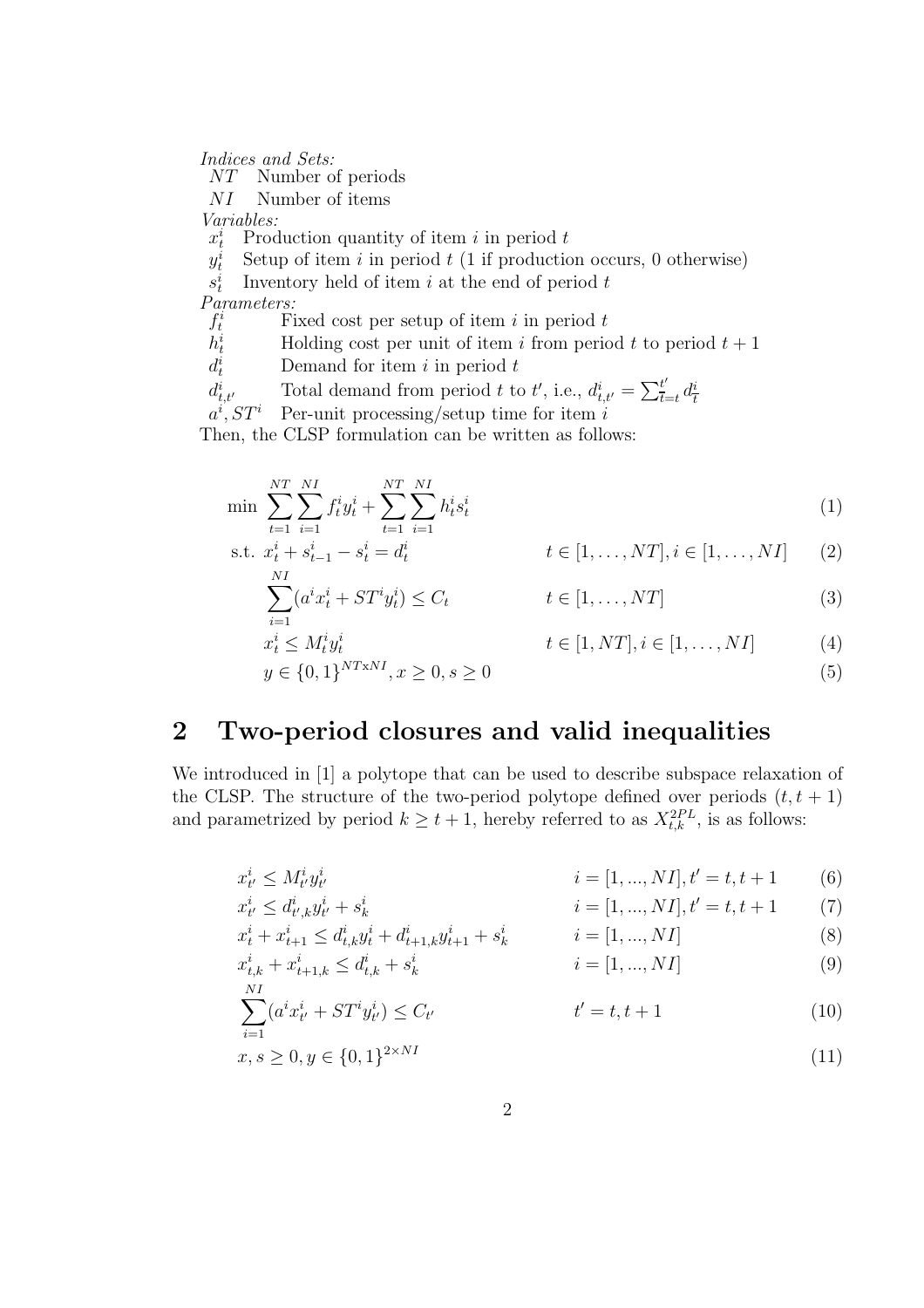We also make a note of the single period relaxations of [3, 4] due to their relevance. We assume that an optimal solution of a linear programming relaxation of CLSP is at hand. For fixed  $t$  and  $k$ , it is possible to use that solution to construct a point  $\overline{p} := (\overline{x}, \overline{y}, \overline{s}) \in \mathbb{R}^{5 \times N}$ , formed by the production and setup variables of periods  $(t, t + 1)$  and the inventory variables of period k. Our methodology uses an extreme point representation of  $X_{t,k}^{2PL}$  to generate valid inequalities that cut-off  $\bar{p}$ . First, we formulate the problem of finding the point of  $X_{t,k}^{2PL}$  that has the minimum distance from  $\bar{p}$  as a linear program, using the linearizable  $\mathcal{L}_{\infty}$  norm. If we denote by p the index of the extreme points of  $X_{t,k}^{2PL}$ , where we dropped the subscripts  $(t, k)$  for ease of notation, then the minimum distance linear program can be cast as follows (associated dual variables of each constraint are given in brackets):

$$
\min z_{\infty} \tag{12}
$$

s.t. 
$$
\sum_{p} \lambda_p (x_p)^i_t - z_\infty \leq \overline{x}^i_t \qquad \forall i, t' = t, t + 1 \qquad (\alpha^{-i}_{t'}) \qquad (13)
$$

$$
\overline{x}_{t'}^i \le \sum_k \lambda_p(x_p)_{t'}^i + z_\infty \qquad \forall i, t' = t, t + 1 \qquad (\alpha^{+i}_{t'}) \qquad (14)
$$

$$
\sum_{p} \lambda_{p}(y_{p})_{t'}^{i} - z_{\infty} \leq \overline{y}_{t'}^{i} \qquad \forall i, t' = t, t + 1 \qquad (\beta^{-i}_{t'}) \qquad (15)
$$

$$
\overline{y}_{t'}^i \le \sum_p \lambda_p(y_p)_{t'}^i + z_\infty \qquad \forall i, t' = t, t + 1 \qquad (\beta^{+i}_{t'}) \qquad (16)
$$

$$
\sum_{p} \lambda_p (s_p)^i - z_{\infty} \le \overline{s}_k^i \qquad \qquad \forall i \qquad (\gamma^i) \qquad (17)
$$

$$
\sum_{p} \lambda_p \le 1 \tag{18}
$$

$$
\lambda_p \ge 0, \ z_{\infty} \ge 0 \tag{19}
$$

Upon termination of column generation, and if  $z_{\infty} > 0$ , a valid inequality that cuts off  $\bar{p} := (\bar{x}, \bar{y}, \bar{s})$  can be generated in the form:

$$
\sum_{i=1}^{NI} \sum_{t'=t}^{t+1} [(\alpha^{*+}^{i}_{t'} + \alpha^{*-}^{i}_{t'}) x^{i}_{t'} + (\beta^{*+}^{i}_{t'} + \beta^{*-}^{i}_{t'}) y^{i}_{t'}] + \sum_{i=1}^{NI} \gamma^{*i} s^{i}_{k} + \eta^{*} \le 0 \tag{20}
$$

We refer the interested reader for details (including validity proofs and other technical details) to [1]. It is interesting to note that a valid inequality can be generated before completing the column generation process, but it might not be as strong as the one generated upon column generation termination. Also, we investigate the strength of the generated inequalities by establishing tight lower bounds on their dimension.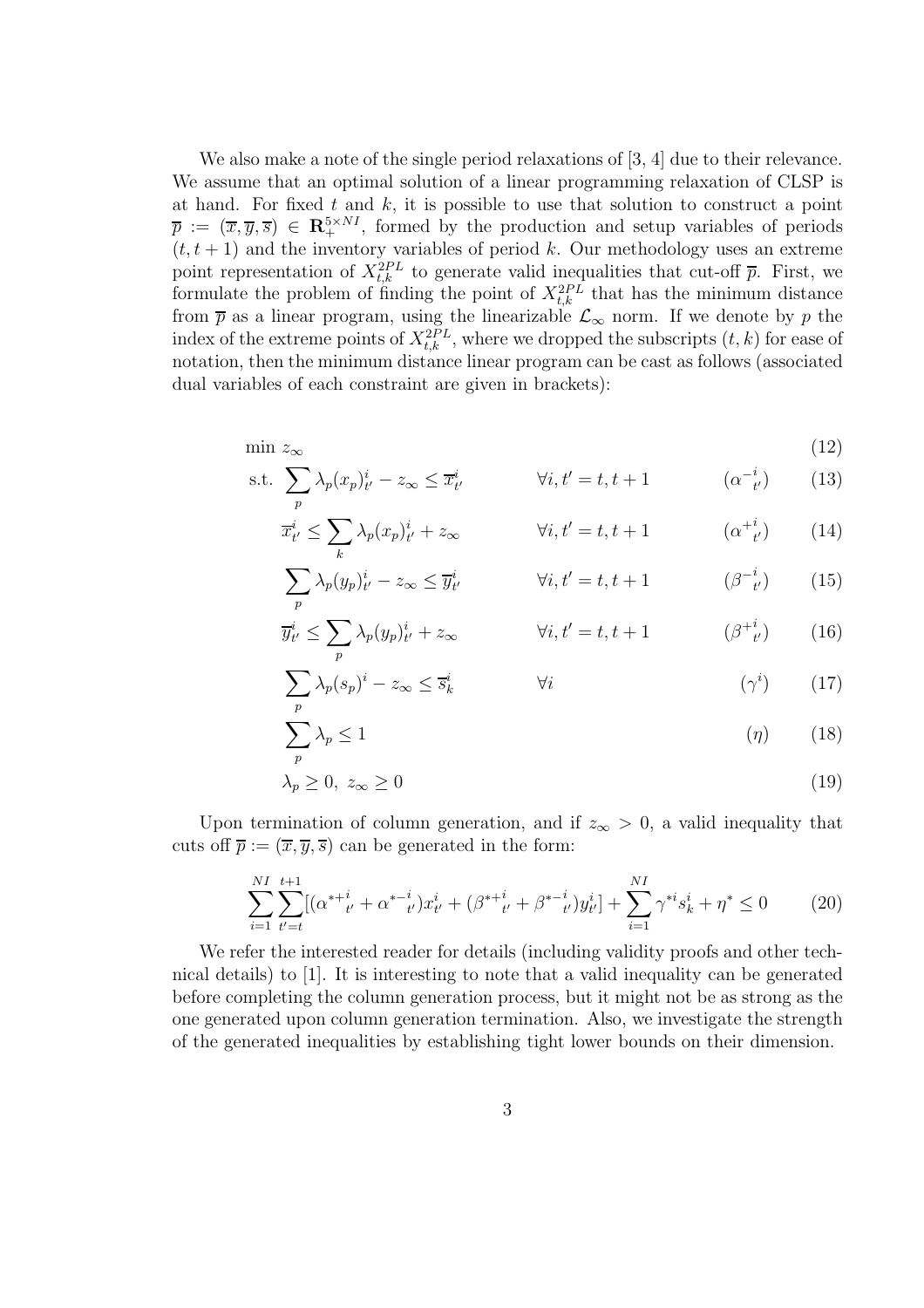# 3 Computational Results

Table 1 shows preliminary computational results that were run on the Trigeiro X dataset [7], and compares with the recent algorithms of [5, 2]. For the sake of brevity, we show results for the 10 X sets for which our algorithm had the larger integrality gaps, but report the average of all 34 X sets. Each X set consists of five instances.

| Instance Group | Pimentel | PD   | X2PL |
|----------------|----------|------|------|
| X11429         | 9.6      | 4.99 | 4.74 |
| X12429         | 8        | 3.92 | 3.56 |
| X11419         | 10.37    | 7.07 | 3.33 |
| X12419         | 5.97     | 4.25 | 2.13 |
| X11229         | 3.05     | 2.07 | 2.01 |
| X12119         | 1.73     | 3.46 | 1.9  |
| X12229         | 3.24     | 1.92 | 1.65 |
| X11119         | 1.54     | 3.13 | 1.62 |
| X11129         | 2.53     | 2.87 | 1.46 |
| X11219         | 2.38     | 2.51 | 1.41 |
| Average        | 2.09     | 1.41 | 0.97 |

Table 1: Average integrality gaps for the decomposition approaches of [5, 2] and X2PL for the Trigeiro X dataset.

The talk will give an overview of the developed methodology, and will primarily elaborate on the computational results and implementation challenges that the separation algorithm poses. The interested reader is referred to [1] for extensive details of results and discussions.

## References

- [1] K. Akartunali, I. Fragkos, A.J. Miller and T. Wu, Local cuts and two-period covex hull closures for big bucket lot-sizing problems, Technical Report, Dept. of Management Science, University of Strathclyde (2014)
- [2] S.A de Araujo, B. De Reyck, Z. Degraeve, I. Fragkos, R. Jans, Period decompositions for the capacity constrained lot size problem with setup times, Technical Report, G-2013-76, Les Cahiers du GERAD (2013)
- [3] R. Jans and Z. Degraeve, Improved lower bounds for the capacitated lot sizing problem with setup times, Operations Research Letters, 32, 185-195 (2004).